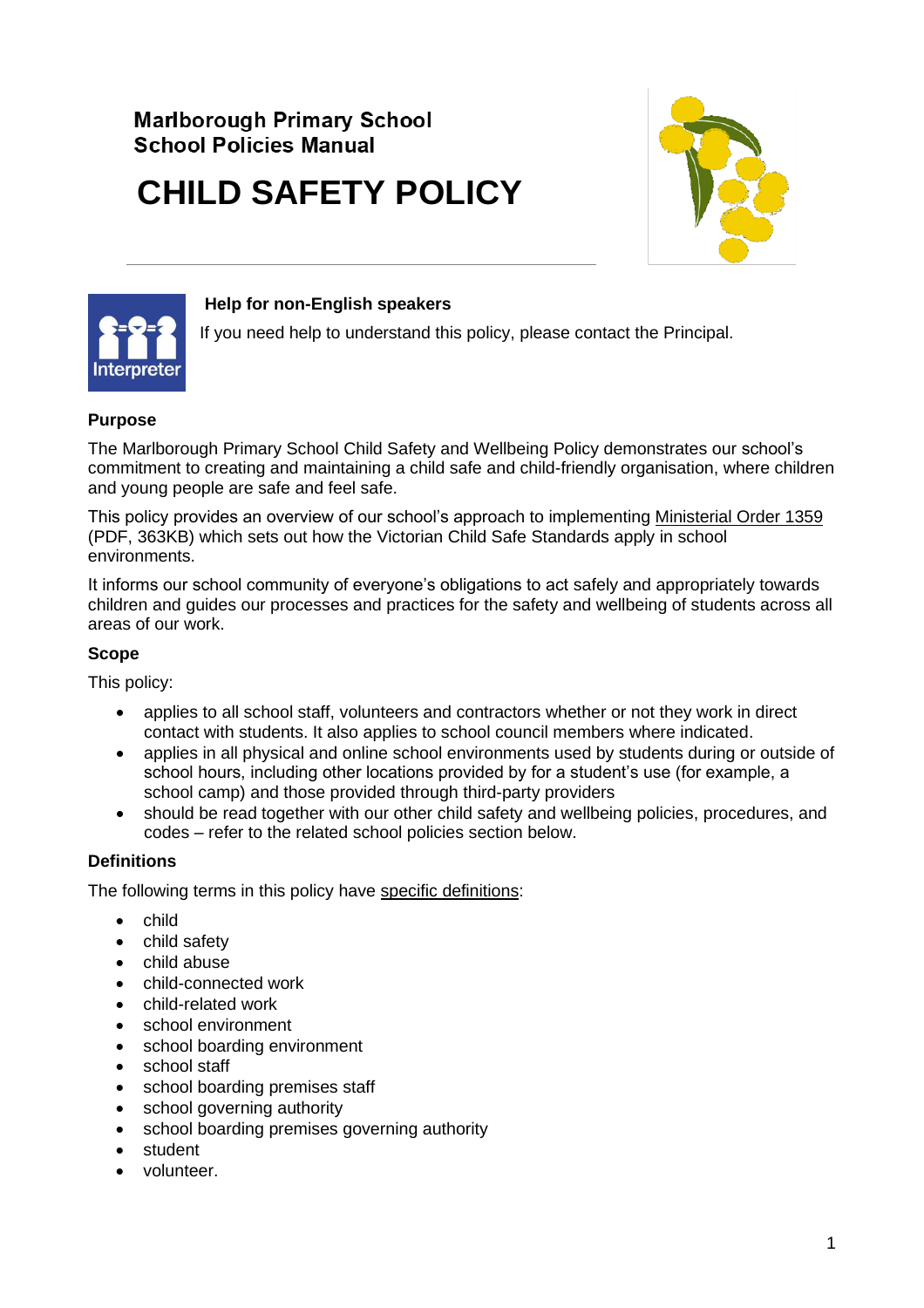#### **Statement of commitment to child safety**

Marlborough Primary School is a child safe organisation which welcomes all children, young people and their families.

We are committed to providing environments where our students are safe and feel safe, where their participation is valued, their views respected, and their voices are heard about decisions that affect their lives. Our child safe policies, strategies and practices are inclusive of the needs of all children and students.

We have no tolerance for child abuse and take proactive steps to identify and manage any risks of harm to students in our school environments.

We promote positive relationships between students and adults and between students and their peers. These relationships are based on trust and respect.

We take proactive steps to identify and manage any risk of harm to students in our school environment. When child safety concerns are raised or identified, we treat these seriously and respond promptly and thoroughly.

Particular attention is given to the child safety needs of Aboriginal and Torres Strait Islander students, those from culturally and linguistically diverse backgrounds, international students, students with disabilities, those unable to live at home, children and young people who identify as lesbian, gay, bisexual, trans and gender diverse, intersex and queer (LGBTIQ+) and other students experiencing risk or vulnerability. Inappropriate or harmful behaviour targeting students based on these or other characteristics, such as racism or homophobia, are not tolerated at our school, and any instances identified will be addressed with appropriate consequences.

Child safety is a shared responsibility. Every person involved in our school has an important role in promoting child safety and wellbeing and promptly raising any issues or concerns about a child's safety.

We are committed to regularly reviewing our child safe practices, and seeking input from our students, families, staff, and volunteers to inform our ongoing strategies.

# **Roles and responsibilities**

#### **School leadership team**

Our school leadership team is responsible for ensuring that a strong child safe culture is created and maintained, and that policies and practices are effectively developed and implemented in accordance with Ministerial Order 1359.

Principals and assistant Principals will:

- ensure effective child safety and wellbeing governance, policies, procedures, codes and practices are in place and followed
- model a child safe culture that facilitates the active participation of students, families and staff in promoting and improving child safety, cultural safety and wellbeing
- enable inclusive practices where the diverse needs of all students are considered
- reinforce high standards of respectful behaviour between students and adults, and between students
- promote regular open discussion on child safety issues within the school community including at leadership team meetings, staff meetings and school council meetings
- facilitate regular professional learning for staff and volunteers (where appropriate) to build deeper understandings of child safety, cultural safety, student wellbeing and prevention of responding to abuse
- create an environment where child safety complaints and concerns are readily raised, and no one is discouraged from reporting an allegation of child abuse to relevant authorities.

# **School staff and volunteers**

All staff and volunteers will: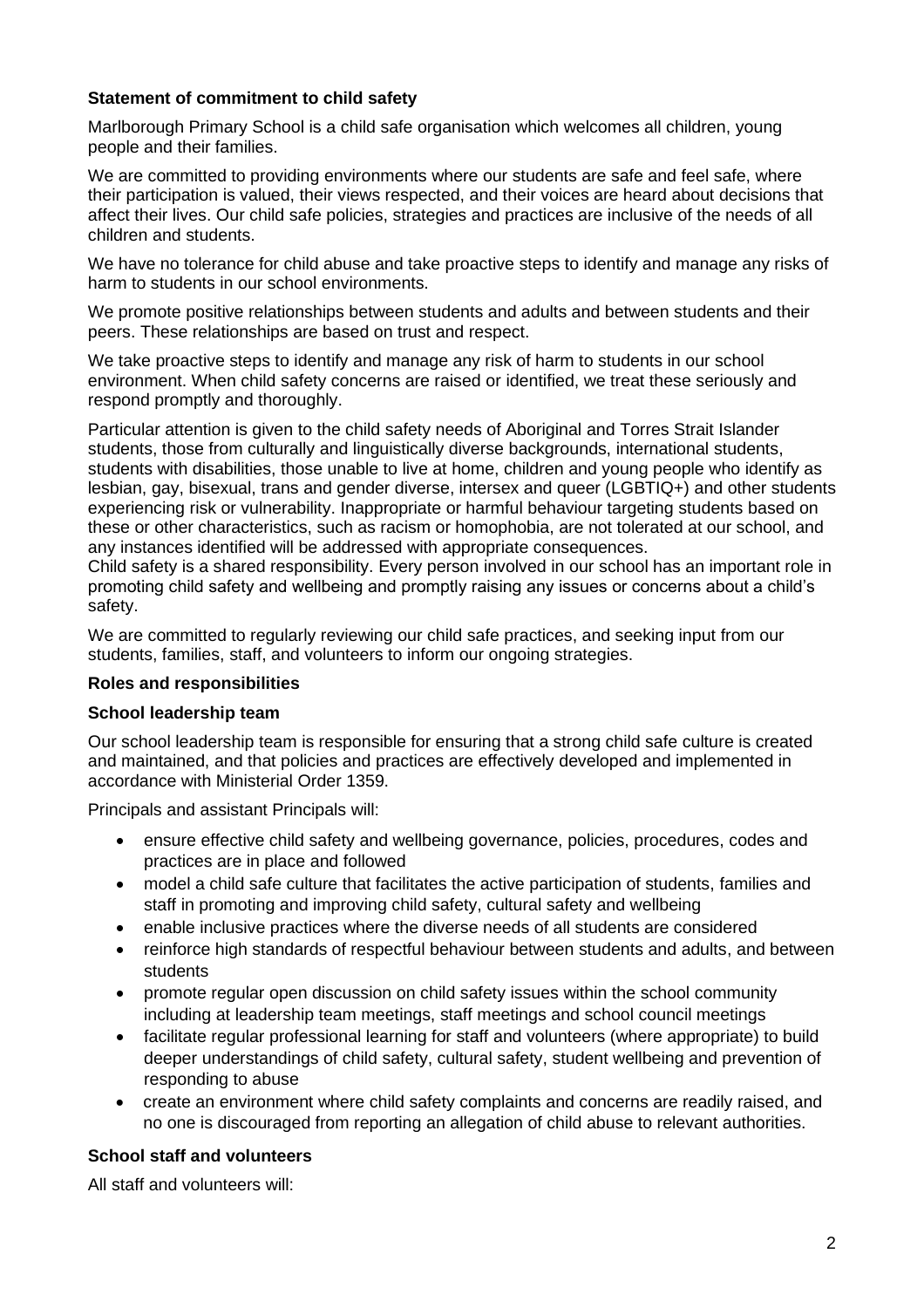- participate in child safety and wellbeing induction and training provided by the school or the Department of Education and Training, and always follow the school's child safety and wellbeing policies and procedures
- act in accordance with our Child Safety Code of Conduct
- identify and raise concerns about child safety issues in accordance with our Child Safety Responding and Reporting Obligations Policy and Procedures, including following the [Four](https://www.education.vic.gov.au/school/teachers/health/childprotection/Pages/report.aspx)  [Critical Actions for Schools](https://www.education.vic.gov.au/school/teachers/health/childprotection/Pages/report.aspx)
- ensure students' views are taken seriously and their voices are heard about decisions that affect their lives
- implement inclusive practices that respond to the diverse needs of students.

# **School council**

In performing the functions and powers given to them under the *Education and Training Reform Act 2006*, school council members will:

- champion and promote a child safe culture with the broader school community
- ensure that child safety is a regular agenda item at school council
- undertake annual training on child safety.
- approve updates to, and act in accordance with the Child Safety Code of Conduct to the extent that it applies to school council employees and members
- when hiring school council employees, ensure that selection, supervision, and management practices are child safe

# **Specific staff child safety responsibilities**

Marlborough Primary School has nominated a child safety champion to support the Principal to implement our child safety policies and practices, including staff and volunteer training.

The responsibilities of the child safety champion are outlined at [Guidance for child safety](https://www.vic.gov.au/guidance-child-safety-champions) [champions.](https://www.vic.gov.au/guidance-child-safety-champions)

Our Principal and child safety champion [amend if needed] are the first point of contact for child safety concerns or queries and for coordinating responses to child safety incidents.

- The Child Safety Champion is responsible for monitoring the school's compliance with the Child Safety and Wellbeing Policy. Anyone in our school community should approach The Child Safety Champion if they have any concerns about the school's compliance with the Child Safety and Wellbeing Policy.
- The Child Safety Champion is responsible for informing the school community about this policy, and making it publicly available
- Other specific roles and responsibilities are named in other child safety policies and procedures, including the Child Safety Code of Conduct, Child Safety Responding and Reporting Obligations (including Mandatory Reporting) Policy and Procedures, and Child Safety Risk Register.

Our Risk Management Committee monitors the Child Safety Risk Register.

# **Child Safety Code of Conduct**

Our Child Safety Code of Conduct sets the boundaries and expectations for appropriate behaviours between adults and students. It also clarifies behaviours that are not acceptable in our physical and online environments.

We ensure that students also know what is acceptable and what is not acceptable so that they can be clear and confident about what to expect from adults in the school.

The Child Safety Code of Conduct also includes processes to report inappropriate behaviour.

# **Managing risks to child safety and wellbeing**

At our school we identify, assess and manage risks to child safety and wellbeing in our physical and online school environments. These risks are managed through our child safety and wellbeing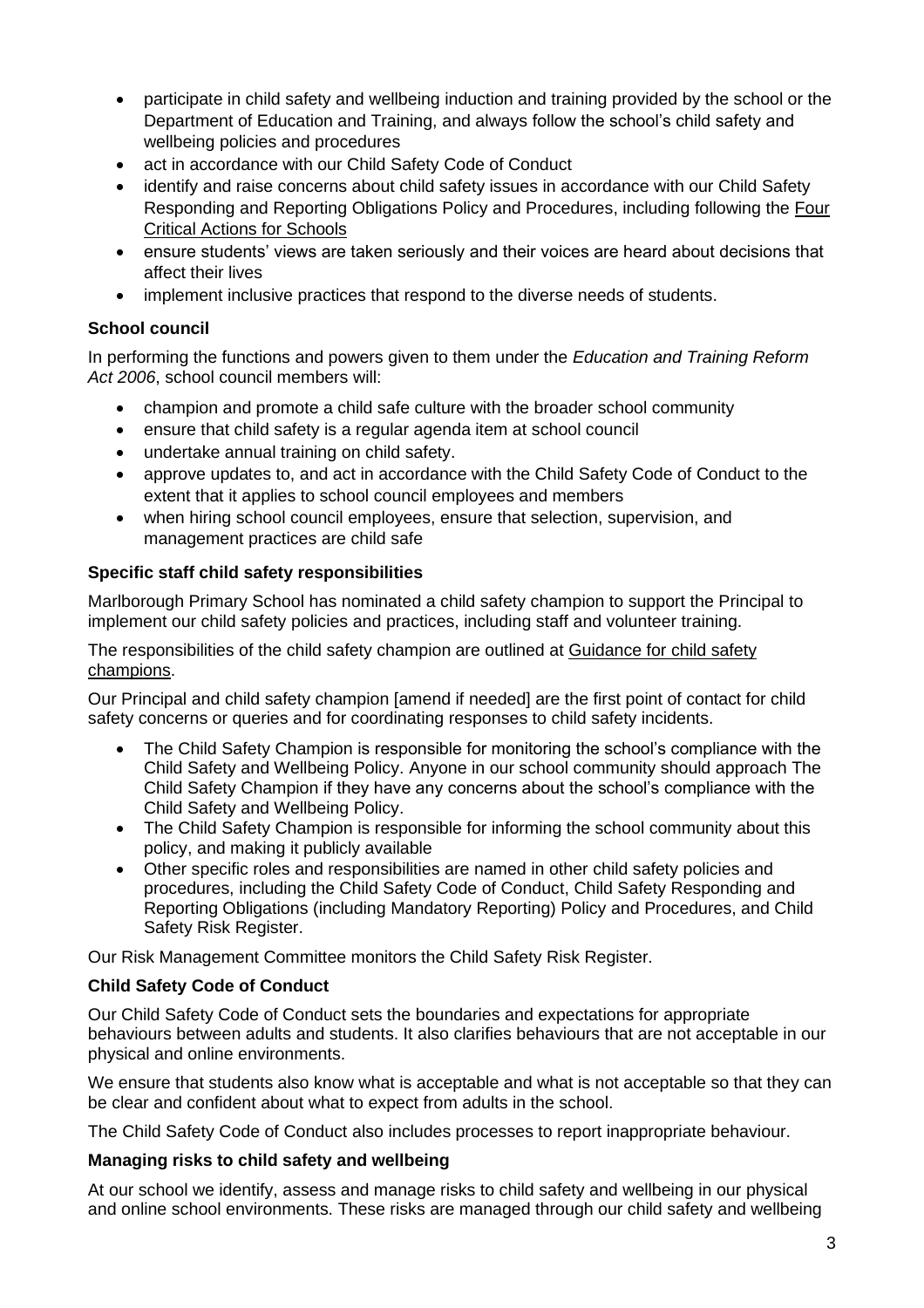policies, procedures and practices, and in our activity specific risk registers, such as those we develop for off-site overnight camps, adventure activities and facilities and services we contract through third party providers for student use.

Our Child Safety Risk Register is used to record any identified risks related to child abuse alongside actions in place to manage those risks. Our school leadership team will monitor and evaluate the effectiveness of the actions in the Child Safety Risk Register at least annually.

#### **Establishing a culturally safe environment**

At Marlborough Primary School, we are committed to establishing an inclusive and culturally safe school where the strengths of Aboriginal and Torres Strait Islanders culture, values and practices are respected.

We think about how every student can have a positive experience in a safe environment. For Aboriginal and Torres Strait Islander students, we recognise the link between Aboriginal and Torres Strait Islander culture, identity and safety and actively create opportunities for Aboriginal and Torres Strait Islander students and the Aboriginal and Torres Strait Islander communities to have a voice and presence in our school planning, policies, and activities.

#### **Student empowerment**

To support child safety and wellbeing at Marlborough Primary School, we work to create an inclusive and supportive environment that encourages students and families to contribute to our child safety approach and understand their rights and their responsibilities.

Respectful relationships between students are reinforced and we encourage strong friendships and peer support in the school to ensure a sense of belonging through Positive Education, implementing our whole school approach to Respectful Relationships, our student Code of Conduct and our School Values.

We inform students of their rights through our whole school approach to Respectful Relationships and give them the skills and confidence to recognise unsafe situations with adults or other students and to speak up and act on concerns relating to themselves or their peers. We ensure our students know who to talk to if they are worried or feeling unsafe and we encourage them to share concerns with a trusted adult at any time.

When the school is gathering information in relation to a complaint about alleged misconduct or abuse of a child, we will listen to the complainant's account and take them seriously, check our understanding of the complaint, support the student and keep them (and their parents and carers, as appropriate) informed about progress.

# **Family engagement**

Our families and the school community have an important role in monitoring and promoting children's safety and wellbeing and helping children to raise any concerns.

To support family engagement, at Marlborough Primary School we are committed to providing families and community with accessible information about our school's child safe policies and practices and involving them in our approach to child safety and wellbeing.

We will create opportunities for families to have input into the development and review of our child safety policies and practices and encourage them to raise any concerns and ideas for improvement.

We do this by:

- all of our child safety policies and procedures will be available for students and parents at the school office.
- Newsletters will inform families and the school community about any significant updates to our child safety policies or processes, and strategies or initiatives that we are taking to ensure student safety.
- PROTECT Child Safety posters will be displayed across the school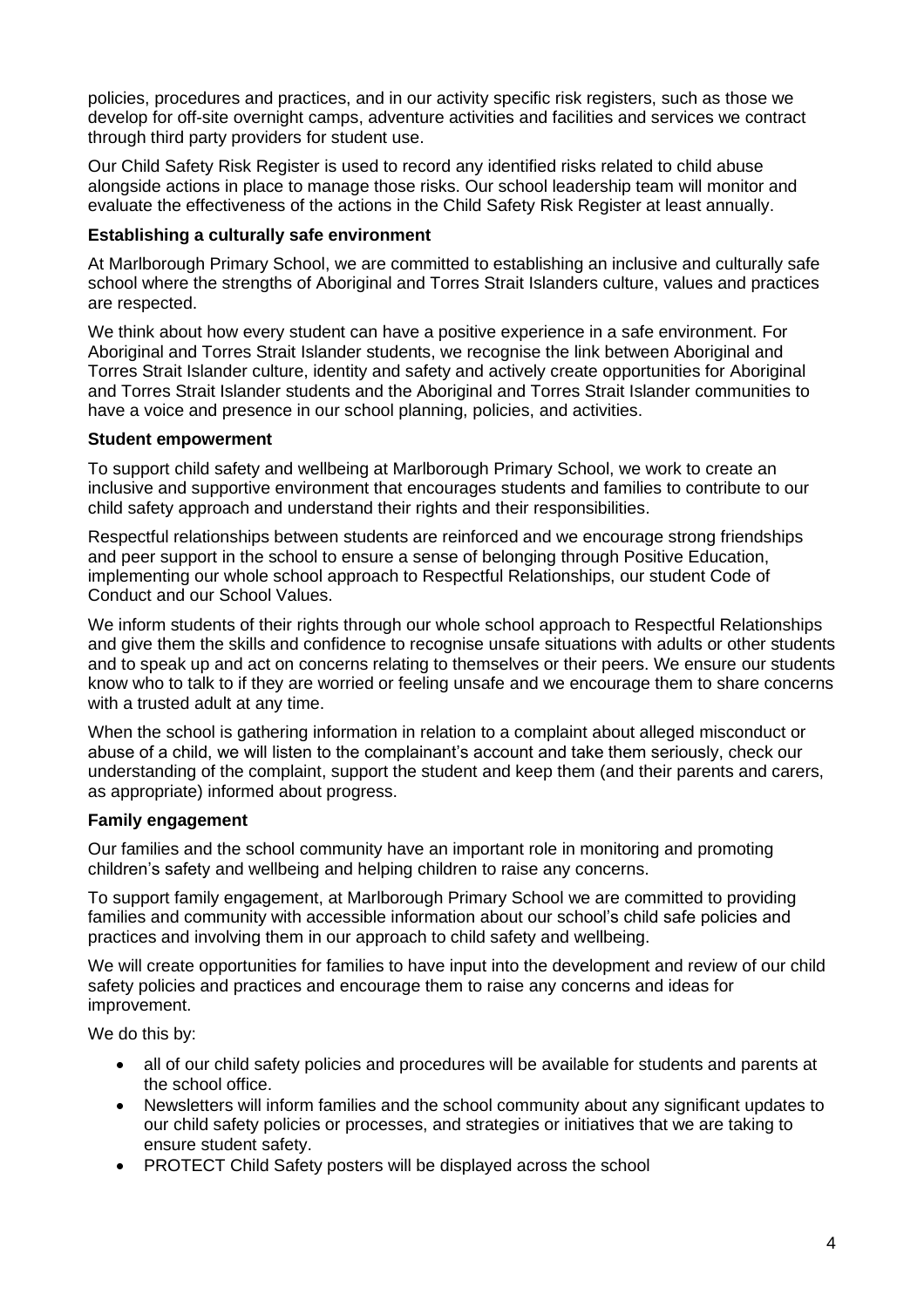# **Diversity and equity**

As a child safe organisation, we celebrate the rich diversity of our students, families and community and promote respectful environments that are free from discrimination. Our focus is on wellbeing and growth for all.

We recognise that every child has unique skills, strengths and experiences to draw on.

We pay particular attention to individuals and groups of children and young people in our community with additional and specific needs. This includes tailoring our child safety strategies and supports to the needs of:

- Aboriginal and Torres Strait Islander children and young people
- children from culturally and linguistically diverse backgrounds
- children and young people with disabilities
- children unable to live at home or impacted by family violence
- international students
- children and young people who identify as LGBTIQ+.

Our Student Wellbeing and Engagement Policy provides more information about the measures we have in place to support diversity and equity.

#### **Suitable staff and volunteers**

At Marlborough Primary School, we apply robust child safe recruitment, induction, training, and supervision practices to ensure that all staff, contractors, and volunteers are suitable to work with children.

#### **Staff recruitment**

When recruiting staff, we follow the Department of Education and Training's recruitment policies and guidelines, available on the Policy and Advisory Library (PAL) at:

- [Recruitment in Schools](https://www2.education.vic.gov.au/pal/recruitment-schools/overview)
- [Suitability for Employment Checks](https://www2.education.vic.gov.au/pal/suitability-employment-checks/overview)
- [School Council Employment](https://www2.education.vic.gov.au/pal/school-council-employment/overview)
- [Contractor OHS Management.](https://www2.education.vic.gov.au/pal/contractor-ohs-management/policy)

When engaging staff to perform child-related work, we:

- sight, verify and record the person's Working with Children clearance or equivalent background check such as a Victorian teaching registration
- collect and record:
	- $\circ$  proof of the person's identity and any professional or other qualifications
	- $\circ$  the person's history of working with children
	- $\circ$  references that address suitability for the job and working with children
	- o COVID-19 vaccination certificates.

# **Staff induction**

All newly appointed staff will be expected to participate in our child safety and wellbeing induction program. The program will include a focus on:

- the Child Safety and Wellbeing Policy (this document)
- the Child Safety Code of Conduct
- the Child Safety Responding and Reporting Obligations (including Mandatory Reporting) Policy and Procedures and
- any other child safety and wellbeing information that school leadership considers appropriate to the nature of the role.

#### **Ongoing supervision and management of staff**

All staff engaged in child-connected work will be supervised appropriately to ensure that their behaviour towards children is safe and appropriate.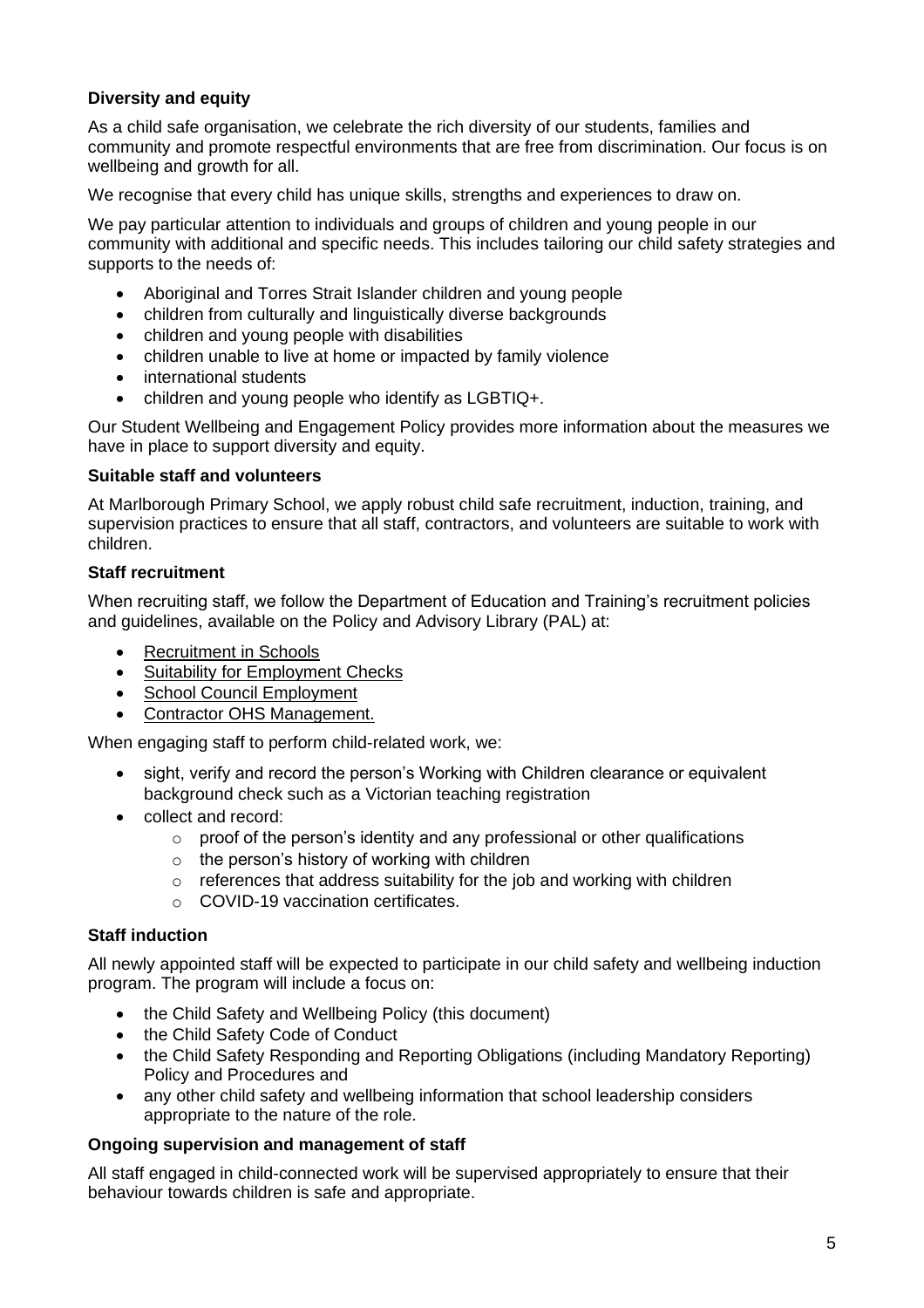Staff will be monitored and assessed to ensure their continuing suitability for child-connected work.

Inappropriate behaviour towards children and young people will be managed swiftly and in accordance with our school and department policies and our legal obligations. Child safety and wellbeing will be paramount.

# **Suitability of volunteers**

All volunteers are required to comply with our Volunteers Policy, which describes how we assess the suitability of prospective volunteers and outlines expectations in relation to child safety and wellbeing induction and training, and supervision and management.

#### **Child safety knowledge, skills and awareness**

Ongoing training and education are essential to ensuring that staff understand their roles and responsibilities and develop their capacity to effectively address child safety and wellbeing matters.

In addition to the child safety and wellbeing induction, our staff will participate in a range of training and professional learning to equip them with the skills and knowledge necessary to maintain a child safe environment.

Staff child safety and wellbeing training will be delivered at least annually and will include guidance on:

- our school's child safety and wellbeing policies, procedures, codes, and practices
- completing the Protecting Children [Mandatory Reporting and Other Legal Obligations](http://elearn.com.au/det/protectingchildren/) online module annually
- recognising indicators of child harm including harm caused by other children and students
- responding effectively to issues of child safety and wellbeing and supporting colleagues who disclose harm
- how to build culturally safe environments for children and students
- information sharing and recordkeeping obligations
- how to identify and mitigate child safety and wellbeing risks in the school environment.

Other professional learning and training on child safety and wellbeing, for example, training for our volunteers, will be tailored to specific roles and responsibilities and any identified or emerging needs or issues.

# **School council training and education**

To ensure our school council is equipped with the knowledge required to make decisions in the best interests of student safety and wellbeing, and to identify and mitigate child safety and wellbeing risks in our school environment, the council is trained at least annually. Training includes guidance on:

- individual and collective obligations and responsibilities for implementing the Child Safe Standards and managing the risk of child abuse
- child safety and wellbeing risks in our school environment
- Marlborough Primary School child safety and wellbeing policies, procedures, codes and practices

# **Complaints and reporting processes**

Marlborough Primary School fosters a culture that encourages staff, volunteers, students, parents, and the school community to raise concerns and complaints. This makes it more difficult for breaches of the code of conduct, misconduct or abuse to occur and remain hidden.

We have clear pathways for raising complaints and concerns and responding and this is documented in our school's Complaint Policy.

If there is an incident, disclosure, allegation or suspicion of child abuse, all staff and volunteers (including school council employees and homestay providers) must follow our Child Safety Responding and Reporting Obligations Policy and Procedures. Our policy and procedures address complaints and concerns of child abuse made by or in relation to a child or student, school staff,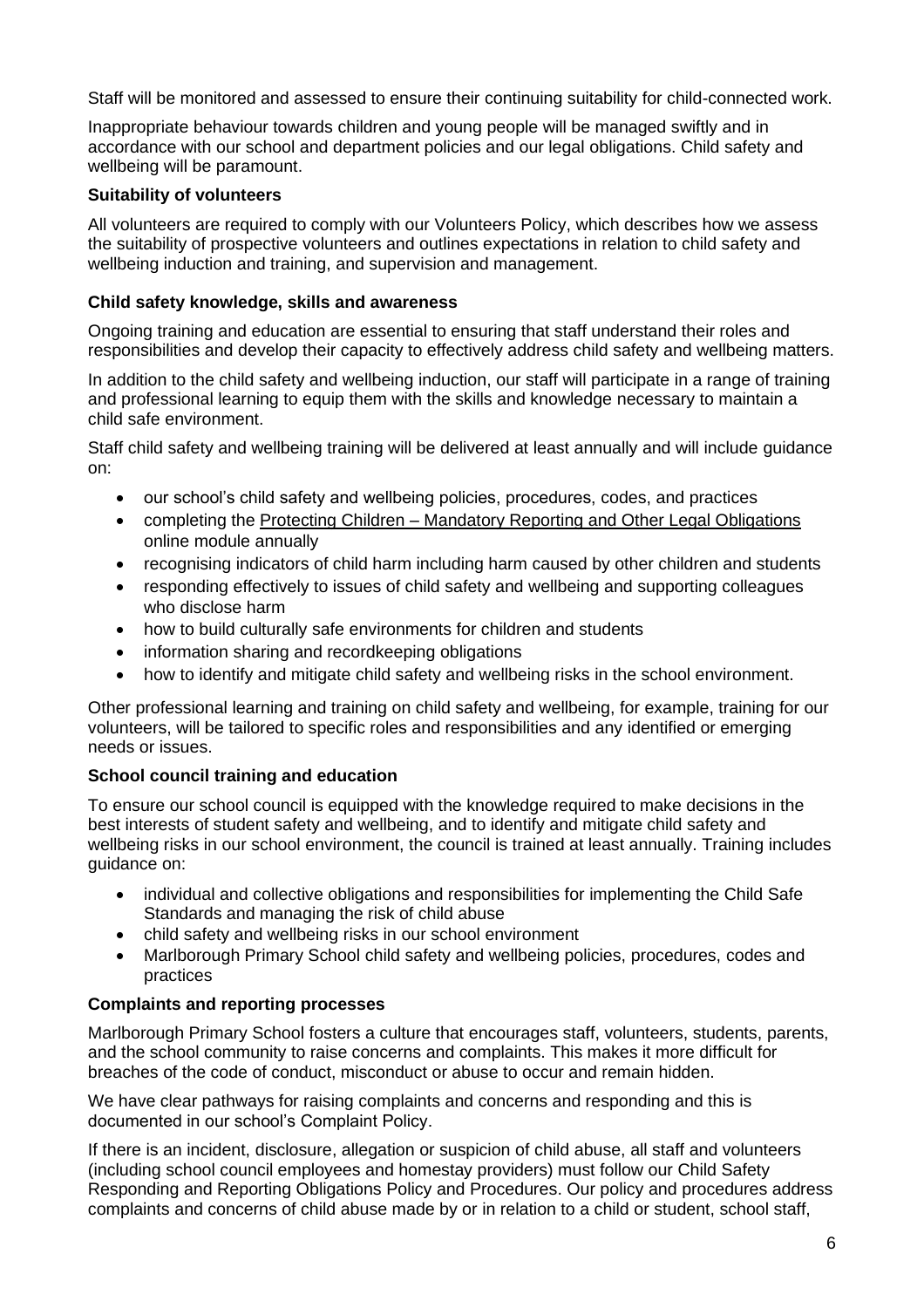volunteers, contractors, service providers, visitors or any other person while connected to the school.

As soon as any immediate health and safety concerns are addressed, and relevant school staff have been informed, we will ensure our school follows:

- the [Four Critical Actions](https://www.education.vic.gov.au/Documents/about/programs/health/protect/FourCriticalActions_ChildAbuse.pdf) for complaints and concerns relating to adult behaviour towards a child
- the [Four Critical Actions: Student Sexual Offending](https://www.education.vic.gov.au/school/teachers/health/childprotection/Pages/stusexual.aspx) for complaints and concerns relating to student sexual offending

Our Student Wellbeing and Engagement Policy and Bullying Prevention Policy cover complaints and concerns relating to student physical violence or other harmful behaviours.

#### **Communications**

Marlborough Primary School is committed to communicating our child safety strategies to the school community through:

- ensuring that key child safety and wellbeing policies are available on our website including the Child Safety and Wellbeing Policy (this document), Child Safety Code of Conduct, and the Child Safety Responding and Reporting Obligations (including Mandatory Reporting) Policy and Procedure
- displaying PROTECT posters around the school
- updates in our school newsletter or on Compass
- ensuring that child safety is a regular agenda item at school leadership meetings, staff meetings and school council meetings.

#### **Privacy and information sharing**

Marlborough Primary School collects, uses, and discloses information about children and their families in accordance with Victorian privacy laws, and other relevant laws. For information on how our school collects, uses and discloses information refer to: [Schools' Privacy Policy.](https://www.education.vic.gov.au/Pages/schoolsprivacypolicy.aspx)

#### **Records management**

We acknowledge that good records management practices are a critical element of child safety and wellbeing and manage our records in accordance with the Department of Education and Training's policy: [Records Management –](https://www2.education.vic.gov.au/pal/records-management/policy) School Records

#### **Review of child safety practices**

At Marlborough Primary School, we have established processes for the review and ongoing improvement of our child safe policies, procedures, and practices.

We will:

- review and improve our policy every 2 years or after any significant child safety incident
- analyse any complaints, concerns, and safety incidents to improve policy and practice
- act with transparency and share pertinent learnings and review outcomes with school staff and our school community.

# **Related policies and procedures**

This Child Safety and Wellbeing Policy is to be read in conjunction with other related school policies, procedures, and codes. These include our:

- Bullying Prevention Policy
- Child Safety Responding and Reporting Obligations Policy and Procedures
- Child Safety Code of Conduct
- Complaints Policy
- Digital Learning Policy
- Inclusion and Diversity Policy
- Student Wellbeing and Engagement Policy